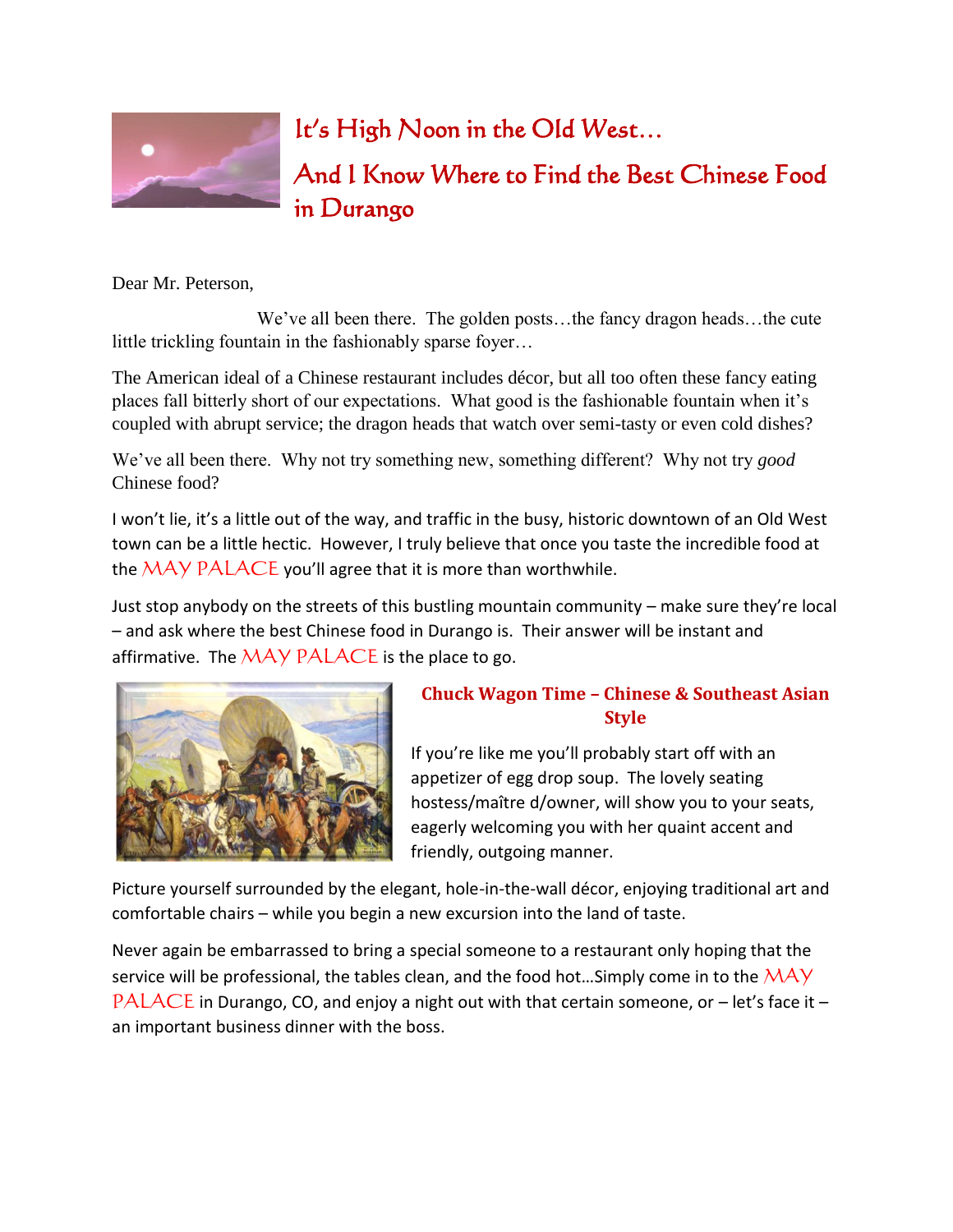If you love good Chinese food and can never get it just right, try the  $\overline{MAY}$  PALACE, where they'll be happy to tinker a dish to your tastes; whether you're a vegetarian, a gluten-free enthusiast, a fire-breather (*spicy*), or you'd rather play it safe.

- Satisfied Customers Rave "I love going to eat here. Best egg drop soup I have ever had. Their food is always amazing! And you always have leftovers for the next day! The staff is amazing as well." (Teresa)
- Wide Selection Range "A must when I visit Durango. The food is great, the service is great and the owners (servers and cook) are extremely friendly. The food can be altered if you are gluten free. Large selection to choose from." (Phillip)
- Get Full, Filling Portions "Enjoyed our meal very much. Huge portions by our UK standards and very good value. The service was friendly and efficient." (Online review – note this particular review from a foreigner!)

Although the  $\overline{MAY}$  PALACE prides itself on being an exemplary Chinese establishment, and mainly serves food extracted from that background, they also offer a wide range of dishes from all over Southeast Asia, counting among them: Malaysia, Thailand, and Vietnam.

My personal favorite is always "Shrimp in Lobster Sauce", but they also have the very best *Sweet'n'Sour* dishes; incorporating some *sour* and also a tiny bit of spice that saves it from the overpowering, almost sickly-sweet, aftertaste of most *Sweet'n'Sour*. Other dishes include:

- Lemon Chicken
- Peking Shrimp
- Cashew Chicken
- Thai Basil Tofu
- Moo Goo Gai Pan



Watch out for little jalapeño peppers on the menu, as anyone from the Southwest will tell you, that means *spicy*! Of course, the MAY PALACE serves some of the very best spicy food, and they will even let you control the temperature. From a one, which even I can eat, to a five, which is too hot for my Texan father.

Here are some of my father's recent favorites:

- General Tao's Chicken
- Szechuan Beef

And other spicy entrees include:

- Broccoli with Garlic Sauce
- Chinese Curry Chicken
- Szechuan Chicken
- Shrimp with Garlic Sauce